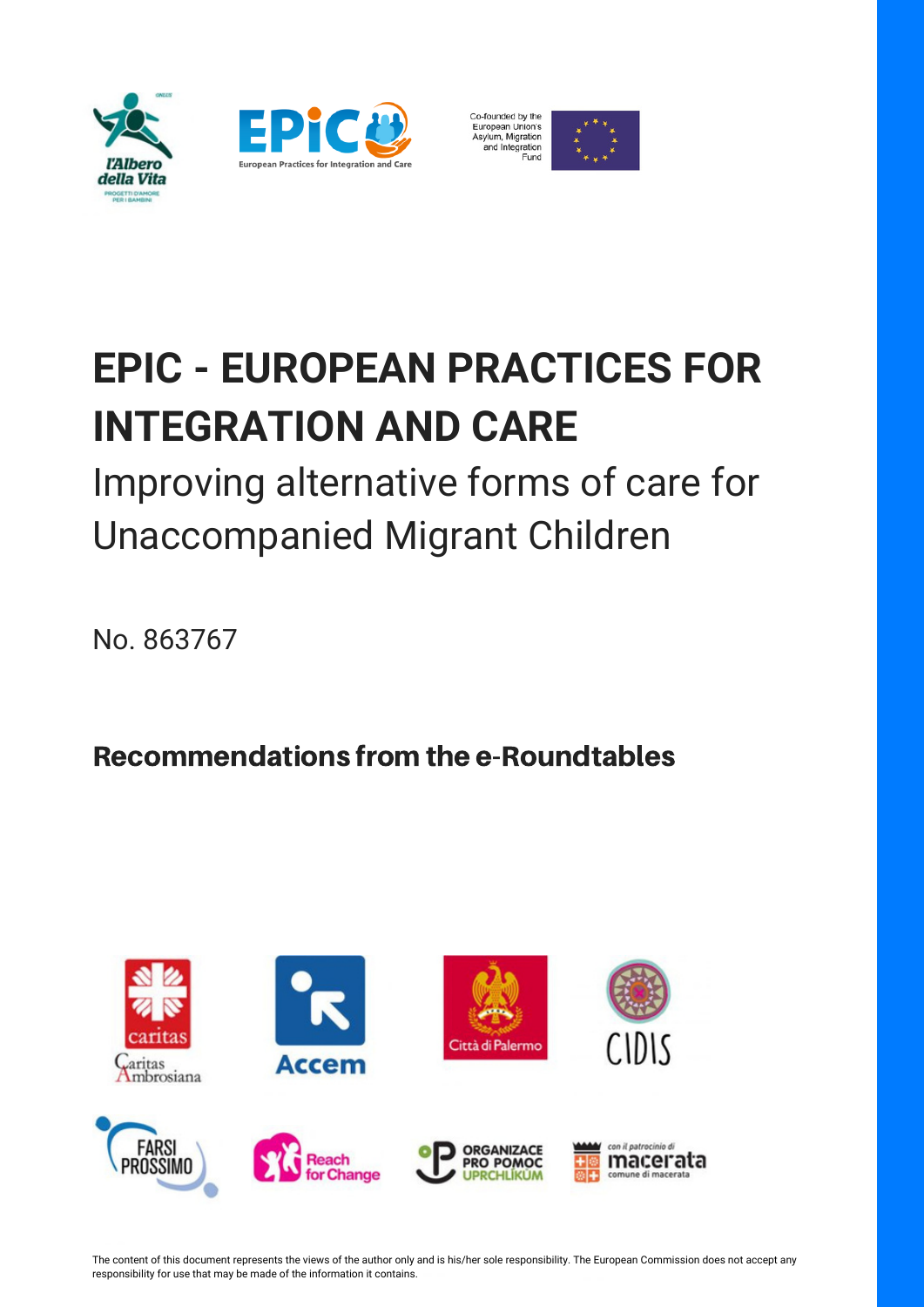## **RECOMMENDATIONS**

### **THE PARTNERS OF THE ACTION ENTITLED "EPIC - EUROPEAN PRACTICES FOR INTEGRATION AND CARE. IMPROVING ALTERNATIVE FORMS OF CARE FOR UNACCOMPANIED MIGRANT CHILDREN",**

Following seven e-Roundtables held from 22nd October to 2nd December 2020, organized by all partners and involving around 250 stakeholder and partners;

addressing to public authorities at the local and regional level, CSOS, Institutions, Universities and private sectors;

Having regard that action is shaped around the concept of the **best interest of the child,** which means that all the activities should contribute to guarantee full and effective enjoyment of all the rights and the holistic development of the child, including physical, mental, spiritual, moral and social development;

Having regard to the recent **policies and legislative framework** for the protection of the rights of the child in migration: *Communication from the Commission to the European Parliament and the Council – The protection of children in migration (2017); the Action Plan on Unaccompanied Minors (2010-2014); The European Agenda on Migration; the action plan on Integration and inclusion 2021 – 2027; the New Pact on Migration and Asylum (2020)*

#### **Adopt and promote the following recommendations**

#### **1.TAILOR-MADE SUPPORT**

- Assure **an individualised work** with Unaccompanied Migrant Children and the use of a **participative methodology** in implementing the program and the services.
- Assure the right to be heard and the **participation of Unaccompanied Migrant Children in the decision-making processes** that affect their lives.
- P**ersonalisation of the support offered:** any support must take into account the specific characteristics of the Unaccompanied Migrant Children, their history, their path, needs, vulnerabilities, desires, potential and ties they may have already built or are building on a given territory.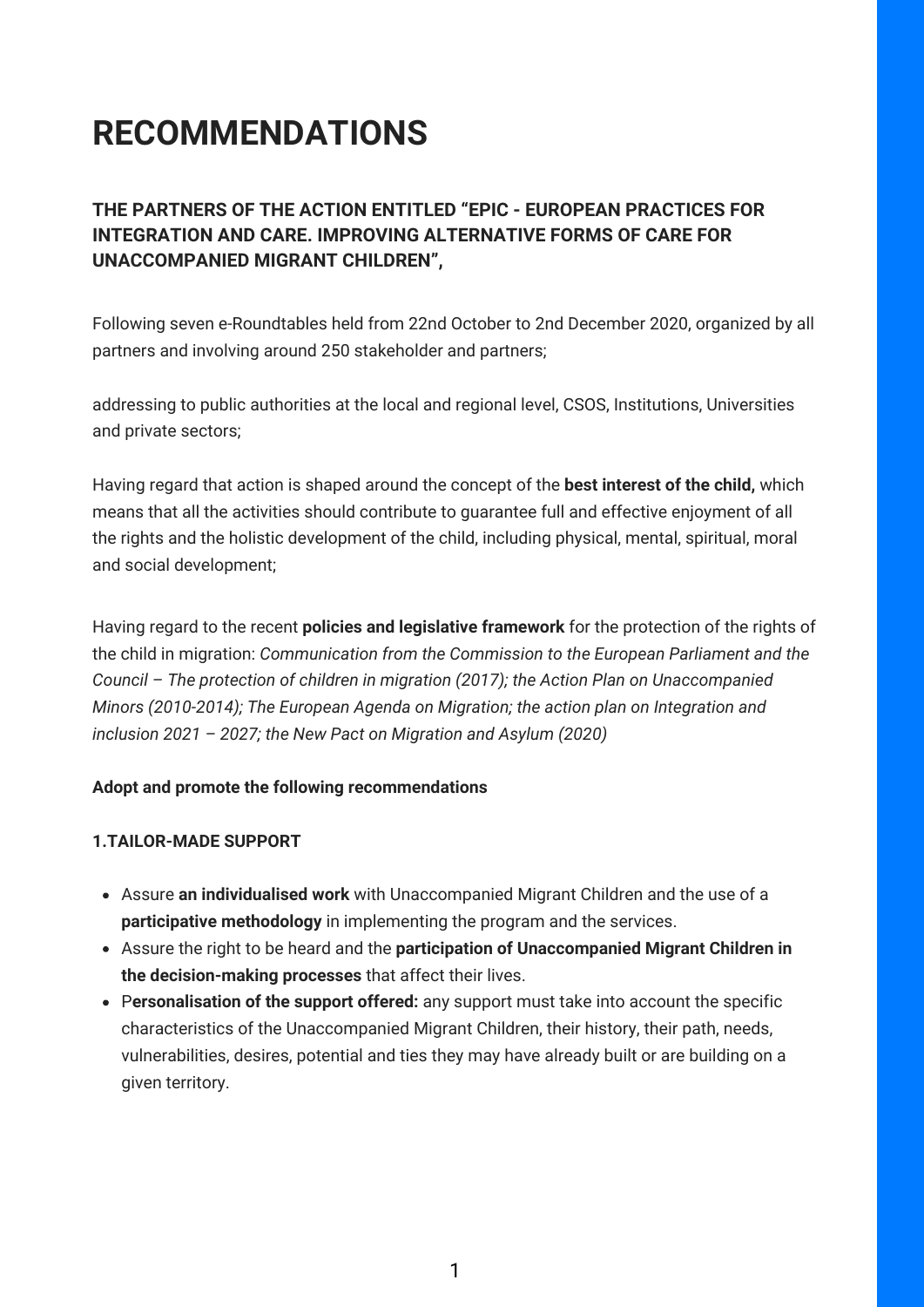#### **2. SPECILISED SUPPORT**

- Providing wider **psychological support** to Unaccompanied Migrant Children and implementing tools to overcome the cultural barriers that consider such support as a stigma.
- Promoting the knowledge of Unaccompanied Migrant Children' social and cultural **background that force them to leave their country of origin** to define possible paths of inclusion and develop adequate and comprehensive protection measures and the promotion of opportunities.

#### **3. INTEGRATION**

- **Integration of people's lives** is defined in different areas: education, training, working life, sport, leisure, relations, etc. Full inclusion must take into account the multiple interests of Unaccompanied Migrant Children.
- **Active participation:** through mutual knowledge, we can create those social ties that are the basis of any coexistence.
- **A positive integration process** of Unaccompanied Migrant Children should take into account:

- Their emotional needs, both with foster families and children of the same age; - Forms of artistic expressions,to open an authentic dialogue between culturally distant realities.

- **Cultural mediation:** promoting the integration of Unaccompanied Migrant Children by focusing on cultural mediation as a tool that allows communication and dialogue in a shared and cultural-sensitive space that protects differences, strengthen the links and ensures the harmonious development of children and the host society.
- **Speaking, writing and understanding the language of the host country** is an essential step for assuring integration.

#### **4. JOB PLACEMENT**

- Focusing on **job placement** with professionals boosting the linking labour offers and Unaccompanied Migrant Children' skills and desires.
- Promoting **vocational training and internship**: learning a job gives the Unaccompanied Migrant Children the feeling of being part of the host country and fulfil personal/family expectations.
- **English for the workplace**, according to labour sector is crucial to increase the employability for Unaccompanied Migrant Children.